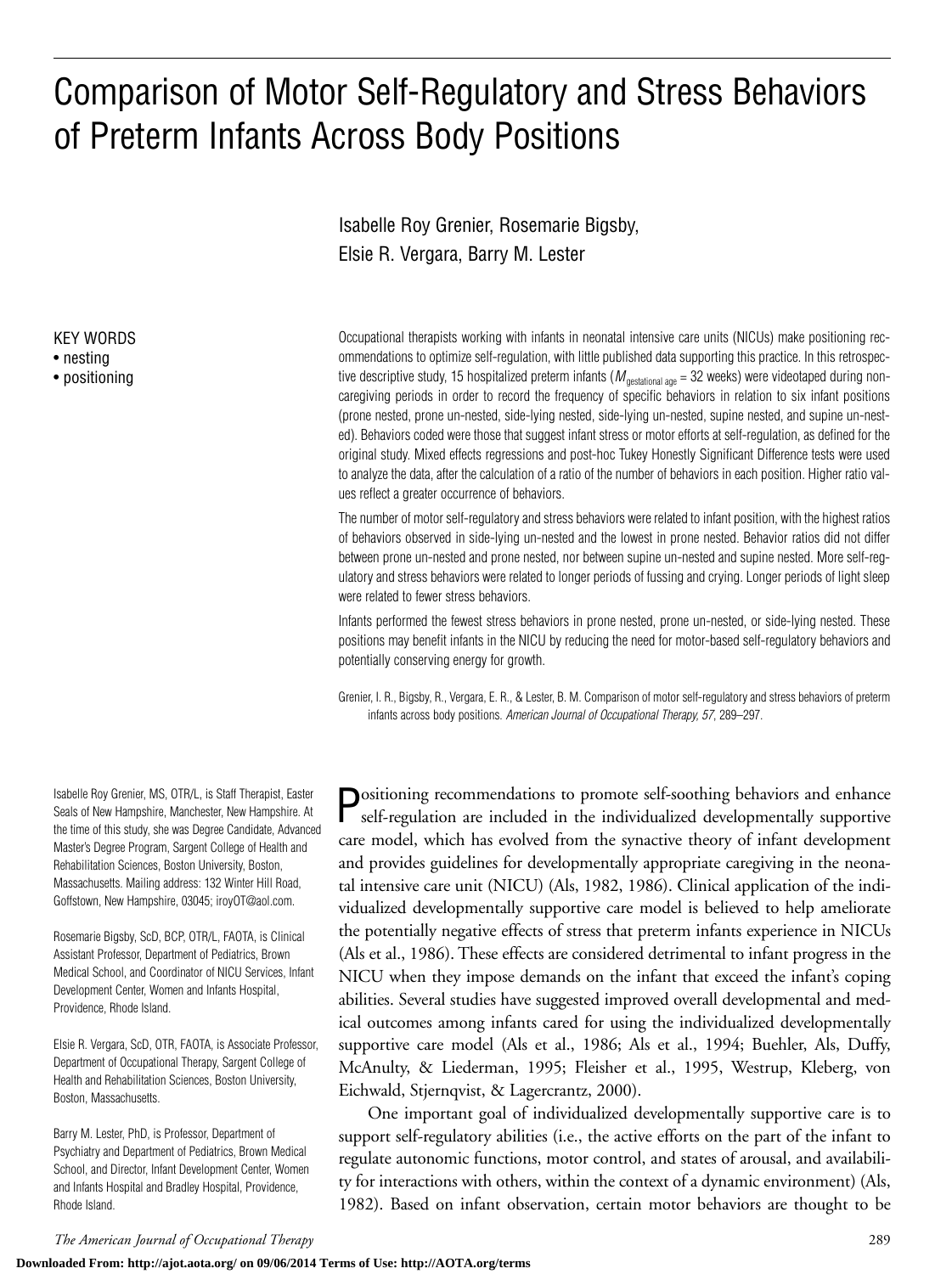indicative of infant self-regulation (Als, 1982, 1986, 1992; Als, Lester, & Brazelton, 1979). The model proposes several strategies that can be implemented by caregivers to facilitate regulation in infants based on individual behavioral repertoires. Some strategies have been documented by research, whereas others are based on anecdotal evidence. One strategy frequently recommended by clinicians is positioning to promote flexion, hand-to-mouth, and grasping and tucking motions, to enhance self-regulation by encouraging stability of the motor system (Lawhon & Melzar, 1988; Lotas & Walden, 1996; Yecco, 1993). Examination of the relation between positioning and enhanced self-regulation may substantiate the use of positioning strategies by occupational therapists and other caregivers to facilitate self-regulation through support to the motor system.

Often based on anecdotal evidence, occupational therapists implement positioning strategies in efforts to reduce stress in the premature infant (Case, 1985). Generally, containment and positions of flexion are used to facilitate selfcalming when signs of stress are demonstrated (Als & Gilkerson, 1997), and to promote participation in infantrelated occupations, including feeding and social interactions. Hospitalized preterm infants are exposed to a variety of positions, and some clinicians speculate that prone positioning is desirable for preterm infants because it is thought to promote self-regulatory behaviors such as bringing the hand to the mouth (Case, 1985; Lynch, 1997; Turrill, 1992; Warren, 1992; Young, 1994). The supine position, however, is considered to be less desirable because it does not promote flexion (Turrill, 1992), and is thought to lead to instability of the infant's attentional, state, motor and autonomic systems (Als, 1982).

The studies that have examined positioning effects on preterm infants have focused on the basic capacities of regulating state of arousal and physiologic control. Results indicate that the prone position may be more desirable for infants, as infants have been found to sleep more, cry less, move less, and achieve a quiet sleep state more quickly and for longer periods after feedings when placed in the prone position (Brackbill, Douthitt, & West, 1973; Masterson, Zucker, & Schulze, 1987; Myers et al., 1998). Other findings indicate improved oxygenation when preterm infants are placed in the prone position compared to supine (Baird, Paton, & Fisher, 1992; Martin, Herrell, Rubin, & Fanaroff, 19791; Schwartz, 1993). Bjornson and colleagues (1992) found improved oxygen saturation when infants were in prone, compared to the supine and side-lying positions.

Positioning, however, did not significantly affect heart rate within 2 hours of birth (Schwartz, 1993), respiratory rate, or ventilation (Baird et al., 1992; Martin et al., 1979; Schwartz, 1993).

Occupational therapists in NICUs make positioning recommendations to facilitate optimal functioning of hospitalized preterm infants. Although there is evidence to support positioning considerations for control of states of arousal, improved cardio-respiratory function, and energy conservation, the implementation of positioning strategies to facilitate self-regulation within the motor subsystem has been minimally studied. The purpose of this study was to examine whether a relation exists between preterm infant position and the frequency of motor-based self-regulatory and stress behaviors using an existing data set.

# Method

This study was a retrospective descriptive examination of an existing data set of videotapes of hospitalized preterm infants. Twenty-five videotapes were analyzed to record frequency of self-regulatory and stress behaviors during noncaregiving periods. Relationship to six infant positions (prone nested, prone un-nested, side-lying nested, sidelying un-nested, supine nested, and supine un-nested) was investigated.

# Participants

The participants of this study were 7 male and 8 female medically stable singleton (i.e., not of a multiple birth) preterm infants in the special care and continuing care nurseries of an urban women's hospital, born to families of average socioeconomic status. Infants who were considered nonviable by the neonatologist, had a congenital anomaly, active sepsis at the time of assessment, had parents under investigation by the Department of Children, Youth and Families, or whose mother had a psychiatric diagnosis were excluded from the original study. Following institutional review board approval, parents of all other premature infants born between 23 and 30 weeks' gestation during the time of enrollment were invited to participate. Demographic information obtained for the 15 preterm infants whose parents gave consent included gender, birth weight, gestational age at birth, prenatal and perinatal history, and medical diagnosis data (Table 1). Ten mothers had received prenatal care during their pregnancy; 5 infants had been delivered by cesarean section, 3 had intraventricular hemorrhage, 10 had bronchopulmonary dysplasia, 12 had respiratory distress syndrome, 6 had retinopathy of prematurity, and 3 had necrotizing enterocolitis.

<sup>&</sup>lt;sup>1</sup>This study was completed prior to the introduction of surfactant for use with preterm infants.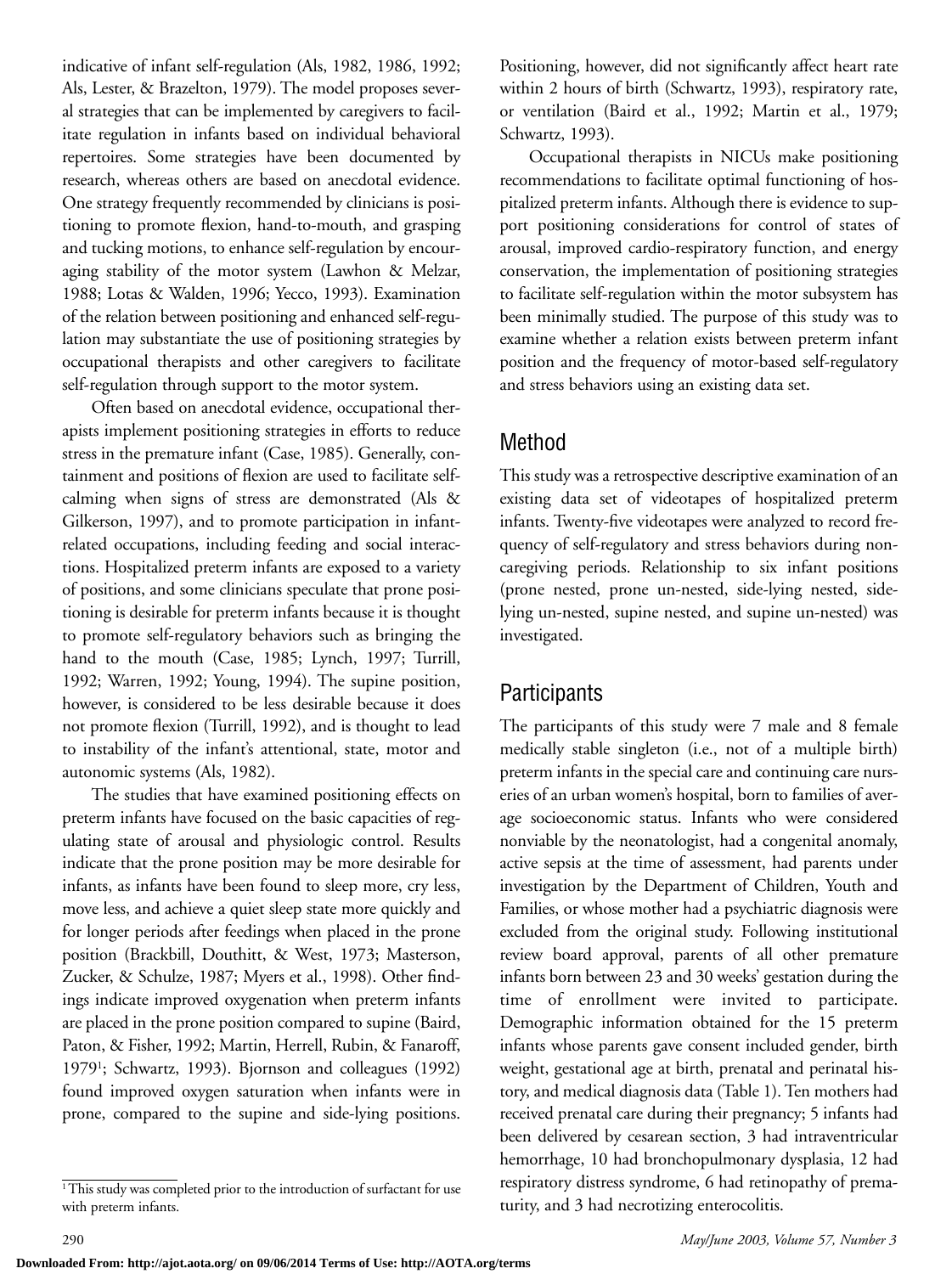#### **Table 1. Participant Mean Birthweight, Gestational Age, and Apgar Scores.**

|                     | п  | М     | SD    | Range     |
|---------------------|----|-------|-------|-----------|
| Birthweight (grams) | 15 | 876.5 | 156.4 | 530-1285  |
| GA at Birth (weeks) | 15 | 26.1  | 1.2   | $23 - 29$ |
| Apgar 1             | 14 | 5.14  | 2.31  | $0 - 9$   |
| Apgar 5             | 14 | 6.5   | 1.5   | $3 - 9$   |

*Note.* GA = Gestational age in weeks.

Apgar 1 = Apgar score at 1 minute of life (scale is from zero to ten, representing the infant's physical status, based on heart rate, respiratory effort, muscle tone, response to stimulation, and skin color; a higher score is optimal) Apgar 5 = Apgar score at 5 minutes of life (Apgar, 1953)

### Procedure

The existing data set contained two videotaped observations of 13 infants, and a single videotape of each of two additional infants. The second videotape of the 13 infants occurred within 1 to 13 days of the first videotape, with most videotapings occurring either 3 or 7 days after the first. Participants had a mean gestational age of 31.6 weeks  $(SD = 1.2)$  at the time of the first videotaping, and a mean gestational age of 32.1 weeks (*SD* = 0.9) at the time of the second videotaping.

Each videotaped observation included three consecutive periods: baseline, caregiving, and recovery. The baseline period consisted of approximately 10 minutes of recording immediately preceding a scheduled caregiving period (i.e., feeding, diaper change), and the recovery period included approximately 10 minutes of videotaping immediately following the termination of the caregiving period. Duration

#### **Table 2. Operational Definitions for Coding Behaviors.**

Operational Definition (Als, 1982; Barnard, 1978; Bigsby, 1994, 1998; Bigsby et al., 1996) Self-regulatory Munch Lips and jaw open and close completely and repeatedly Smile Smile Lips open and retract or corners of the mouth pull upward Tongue protrude Tongue protrudes beyond the lips; not during a munch Eye raise Brows move upward, shortening the brow Hand-to-face Hand touches anywhere on the face Self-clasp Infant grasps body, clothing or apparatus Hand-to-mouth Hand is brought to the mouth, with or without insertion Foot brace Feet are clasped together, one foot is clasped against the other leg, or pressed for at least 2 seconds against a nearby surface Stress Yawn Mouth opens in an exaggerated fashion and infant takes a prolonged inward breath Arch Shoulders retract, trunk is extended, and the head is thrust back Sit-on-air Legs are raised symmetrically off the surface with knees extended and hips flexed Squirm Arms, legs, and trunk are moved in a restless random fashion Startle **Startle** Quick, total body movement in response to a stimulus Salute **Arm(s)** and fingers are held in extension for at least 2 seconds Arm wave Arm(s) move repeatedly in alternate extension and flexion at the shoulder or elbow or both Finger splay Hand opens strongly, the fingers are extended and separated from each other Leg extension Straightens legs and holds position in space (no contact with surface) for at least 2 seconds Kicking Unilateral or bilateral symmetrical flexion and extension of the leg(s)

*The American Journal of Occupational Therapy* 291

#### **Downloaded From: http://ajot.aota.org/ on 09/06/2014 Terms of Use: http://AOTA.org/terms**

of the caregiving period varied. Videotaping procedure dictated that the video camera remain in the same position for the duration of an observation, unless its position interfered with caregiving, or the view of the participant was poor. For the purposes of this study, only the baseline and recovery periods were examined.

The behaviors coded for this study were categorized as self-regulatory or stress in nature based on definitions used in other studies (Als, 1982; Barnard, 1978; Bigsby, 1994; Bigsby, Coster, Lester, & Peucker, 1996; see Table 2). The conditions coded included time period (before, during or after caregiving), infant position (supine, side-lying, or prone), the presence of nesting (rolled blankets, boundaries created by blankets and a heat shield, any other detectable boundary), and infant state of arousal (Brazelton, 1984). The time at which each behavior or a change in condition was observed was recorded using the Action Analysis, Coding, and Training (AACT) computer software (Intelligent Hearing Systems, 10689 North Kendall Drive, Miami, Florida, 33176). The occurrence of all variables was recorded, except foot bracing, which was recorded by noting its duration from onset to termination in seconds. Only those behaviors for which inter-rater reliability of at least 80% agreement was established were coded and are reported.

Inter-rater reliability was defined as the percentage agreement between the first and second authors on three full videotapes from three different participants. Behaviors coded within a 2 second time frame by both coders were considered in agreement. An overall percent agreement of 91% for reliability was achieved.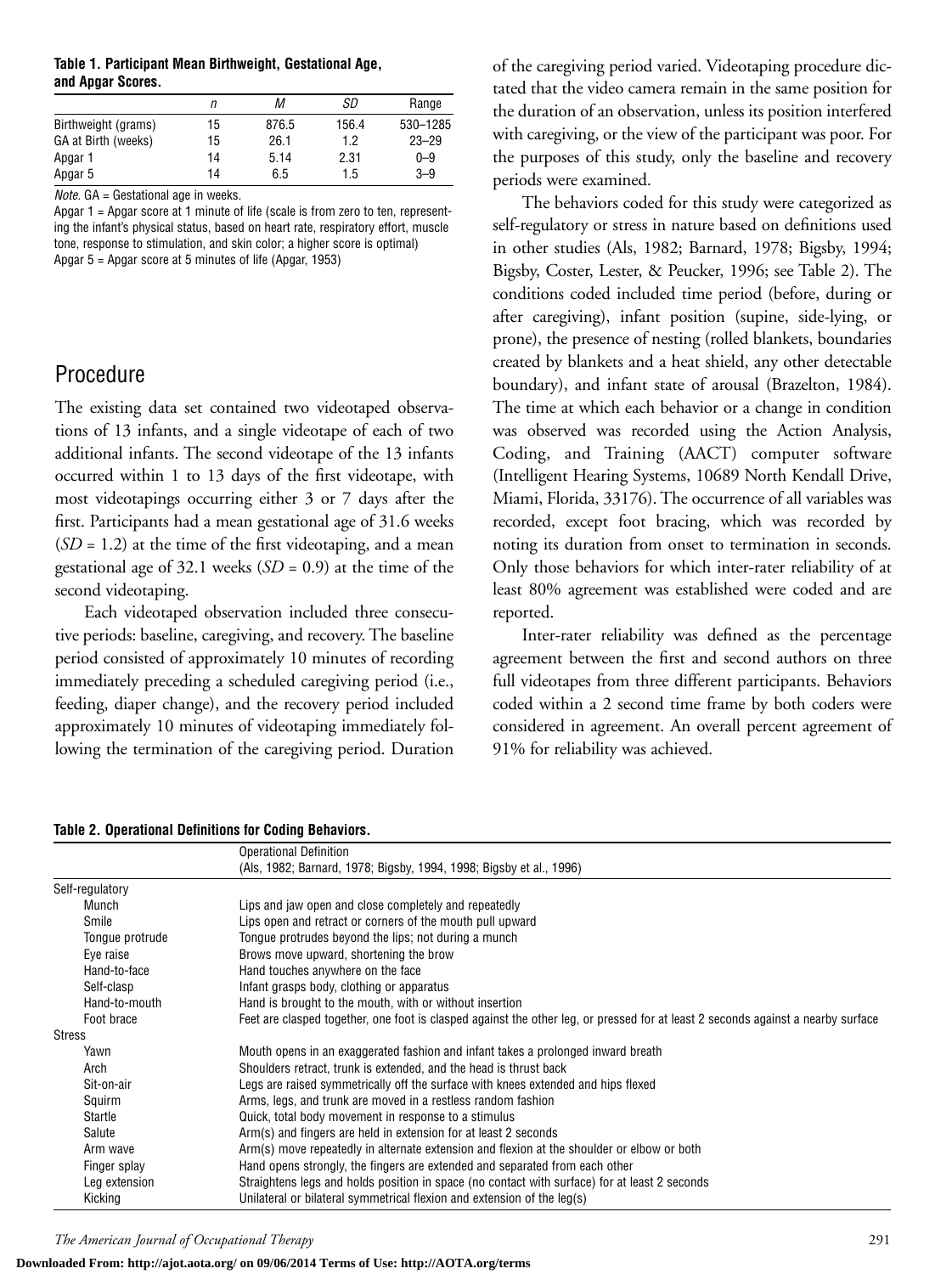# Data Reduction and Analysis

The data collected during the first 10 minutes of the baseline period and the entire recovery period were analyzed. Of 28 available videotapes, 3 were discarded because of problems such as a frequently moving camera or inadequate length of videotape. The 25 remaining videotapes represented data from 15 participants: Five contributed one video each and 10 contributed two videos each to the data set.

Initial data inspection revealed that position changes did not occur within any individual baseline or recovery period. Of the 50 observation periods obtained (25 videotapes X two periods), there were 17 observations in the prone un-nested position, 15 in prone nested, and 6 in supine un-nested. Side-lying nested, side-lying un-nested, and supine nested were observed 4 times each. Preliminary analysis using Fisher's Exact test revealed no statistically significant differences in the frequency of occurrence of each position between the two periods, with *p* values ranging from 0.157 to 1.000; therefore, position data for the two periods were combined for further analyses. To accommodate for the unequal number of observations in each position, ratio scores were calculated. The ratio score was derived as follows:

Ratio of x behavior = 
$$
\frac{Occurrence of x behavior in y position}{Number of infants videotaped in y position}
$$

A higher ratio of a behavior indicates a higher frequency of its occurrence, and conversely, a lower ratio of a behavior indicates fewer observations of that behavior. Standard deviations of the ratio scores were large; therefore, the data were transformed into *z* scores for further analyses.

To determine the relation between position and motor based self-regulatory and stress behaviors, a mixed effects regression analysis was conducted on the *z* scores of the behaviors and positions (Hedeker & Gibbons, 1996). This statistical analysis treated participants as random effects in order to account for the correlation between multiple observations from the same participant, and yielded an *F* value of the overall strength of the relation between position and behavior. The mixed effects regression analysis also provided pair-wise comparisons between the behavior ratios obtained for each position and a reference position (prone un-nested). Prone un-nested was established as the reference group for the pair-wise comparisons because it was the position most frequently observed. Position, the duration of each state of arousal, and gestational age at time of videotaping were entered into the regression together in order to examine position as a predictor while accounting for other potential influences.

### Results

#### *Frequency of Self-Regulatory and Stress Behaviors in Baseline Versus Recovery*

During baseline, a total of 189 stress behaviors (*M* = 7.56,  $SD = 6.06$ <sup>2</sup>, and 194 self-regulatory behaviors ( $M = 7.76$ , *SD* = 10.04) were observed. Foot bracing was observed for a total of 1,709 seconds, with an average duration of 68.36 seconds (*SD* = 160.00). During recovery, a total of 185 stress behaviors ( $M = 7.40$ ,  $SD = 10.57$ ), and 204 self-regulatory behaviors  $(M = 8.16, SD = 11.76)$  were observed; foot bracing was observed for a total of 1,088 seconds (*M* = 43.52, *SD* = 88.38). The *t*-test analyses on the raw scores revealed no significant differences between baseline and recovery periods for all variables ( $p > 0.05$ ), except startle. Because 17 of the 18 behavioral variables did not show statistically significant differences between the baseline and recovery periods, behavior data from the two periods were combined for further analyses.

# Self-Regulatory Behaviors

The summary variable "self-regulatory behaviors" was calculated by combining the individual motor based self-regulatory behavior ratios across infants for each position. The position in which the highest self-regulatory behavior ratio (mean) score occurred was side-lying un-nested; the lowest score occurred when participants were in the prone nested position (Figure 1). There was a statistically significant relation between position and self-regulatory behaviors, *F*(5,  $44$ ) = 12.10,  $p < 0.001$ . The mixed effects pair-wise comparison analyses revealed that the ratio of self-regulatory behaviors was higher when participants were in the sidelying un-nested, supine un-nested, and supine nested positions than when in the prone un-nested position, indicating fewer self-regulatory behaviors were observed when infants were prone un-nested (Table 3). When the gestational age at the time of videotaping and average duration of each state of arousal were added to the model, the relation between position and self-regulatory behavior ratios was retained ( $p < 0.001$ ), suggesting that neither gestational age nor the length of time spent in individual states of arousal was related to the frequency of self-regulatory behaviors seen.

### *Foot Bracing*

Foot bracing was analyzed separately due to the method by which it was recorded (i.e., as a durational versus frequency variable). A statistically significant relation between position

<sup>2</sup> Numbers reflect behavior counts prior to transformation into *z* scores.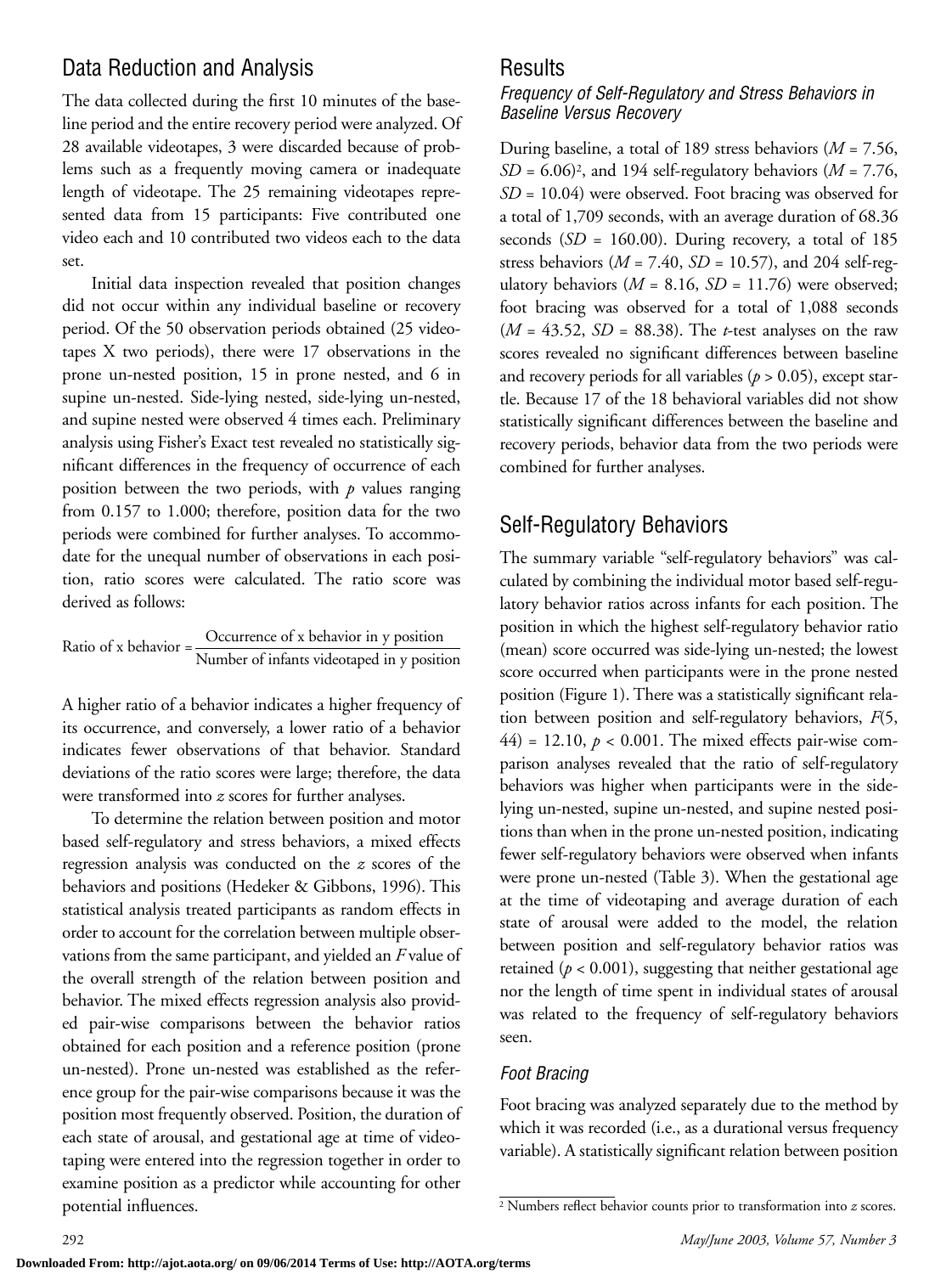



*Note.* Values reflect ratios prior to *z* transformation. A higher ratio score indicates a greater frequency of behavior. Values in parentheses represent standard deviations.  $PN =$  Prone Nested,  $PU =$  Prone Un-nested,  $SiN =$  Side-lying Nested, SiU = Side-lying Un-nested, SuN = Supine Nested, SuU = Supine Unnested.

and the ratio of the duration of foot bracing was identified, *F*(5, 44) = 4.53,  $p = 0.002$ . The mixed effects pair-wise comparison analysis revealed a significantly higher ratio of foot brace duration in the side-lying un-nested position  $(M = 48.25, SD = 64.26)$  than in the prone un-nested position ( $M = 5.96$ ,  $SD = 10.78$ ). When the gestational age at the time of videotaping and durations of states of arousal were added to the model, the relation was maintained  $(p < 0.02)$ . This suggests that neither infant gestational age at the time of videotaping nor the amount of time spent in a particular state of arousal decreased the strength of the relation found between position and duration of foot bracing observed.

#### *Stress Behaviors*

The summary variable "stress behaviors" was calculated by combining the individual motor based stress behavior ratios for each position. Overall position and the ratio of stress behaviors were significantly related,  $F(5, 44) = 8.88$ ,  $p <$ 0.001. The position in which the highest stress behavior ratio (mean) score was obtained was side-lying un-nested;



**Figure 2. Stress Behavior Ratio Scores of 15 Hospitalized Preterm Infants, by Position.**

*Note.* Values reflect ratios prior to *z* transformation. A higher ratio score indicates a greater frequency of behaviors. Values in parentheses represent standard deviations.  $PN =$  Prone Nested,  $PU =$  Prone Un-nested,  $SiN =$  Side-lying Nested, SiU = Side-lying Un-nested, SuN = Supine Nested, SuU = Supine Unnested.

the lowest score was obtained in prone nested (Figure 2). The ratio of stress behaviors was significantly higher in the side-lying un-nested and the supine un-nested positions than in the prone un-nested position, indicating that more stress behaviors were seen when infants were positioned unnested in side-lying or supine (Table 3). When gestational age at time of videotaping and duration of each state of arousal were added to the model, the relation between the ratio of stress behaviors and position was maintained (*p* < 0.001).

### *Effect of State Duration and Gestational Age at Time of Videotaping*

The duration of state 2 (light sleep) was significantly related to stress behaviors ( $p < 0.037$ ). There were fewer stress behaviors recorded when infants were in light sleep. The durations of state 5 and state 6 (active alert, and crying, respectively) were significantly related to self-regulatory behaviors and stress behaviors ( $p < 0.008$ ), such that more behaviors were recorded when infants were fussing or crying. The durations of neither state 1 (deep sleep), state 3 (drowsy), nor state 4 (quiet alert) were significantly related to the self-regulatory behaviors or stress behaviors observed.

**Table 3. Mixed Effects Pair-Wise Comparison Analysis of Self-Regulatory and Stress Behavior Ratios (***z* **scores) of 15 Hospitalized Preterm Infants, by Position.**

|                      |          | Self-regulatory |             |          | <b>Stress</b> |       |             |          |
|----------------------|----------|-----------------|-------------|----------|---------------|-------|-------------|----------|
| Position             | М        | SD              | $t$ (df=44) | $D \leq$ | М             | SD    | $t$ (df=44) | $p \leq$ |
| Prone nested         | $-0.477$ | 0.064           | $-0.36$     | 0.717    | $-0.439$      | 0.080 | $-0.36$     | 0.719    |
| Prone un-nested      | $-0.389$ | 0.153           |             |          | $-0.344$      | 0.130 |             |          |
| Side-lying nested    | $-0.433$ | 0.188           | $-0.12$     | 0.907    | $-0.308$      | 0.165 | 0.09        | 0.9325   |
| Side-lying un-nested | 1.985    | 2.094           | 6.24        | 0.001    | 1.943         | 2.300 | 5.53        | 0.001    |
| Supine nested        | 0.905    | 0.992           | 3.40        | 0.001    | 0.248         | 0.851 | 1.43        | 0.160    |
| Supine un-nested     | 0.657    | 0.894           | 3.22        | 0.002    | 0.816         | .086  | 3.28        | 0.002    |

*Note.* The reference group is prone un-nested.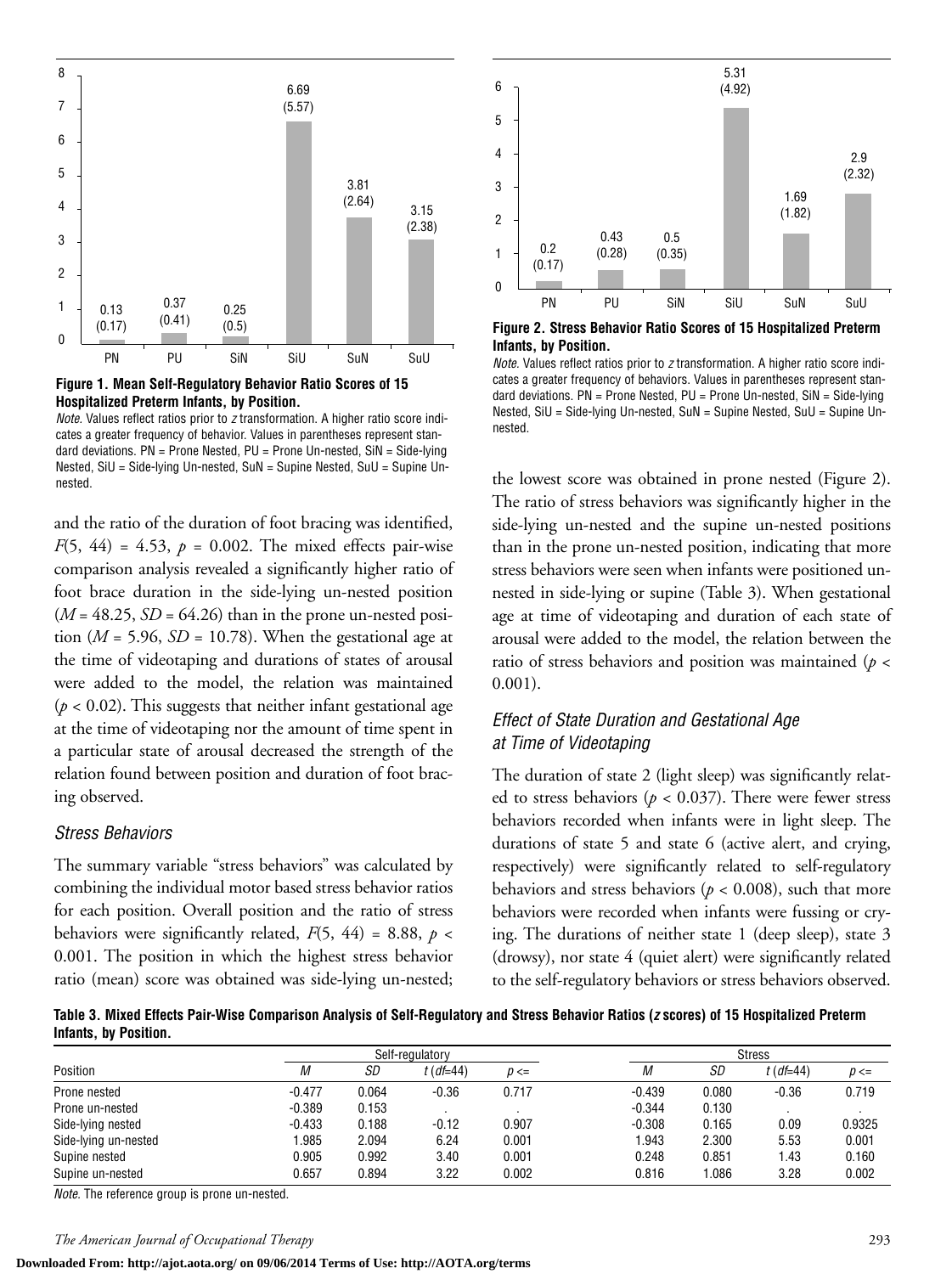Gestational age at time of videotaping was not significantly related to the observation of behaviors by position  $(p > 0.05)$ .

### *Post-Hoc Analysis*

A post-hoc analysis of variance (ANOVA) was conducted to compare the *z* scores of self-regulatory and stress behavior ratios in each position. A Tukey's Honestly Significant Difference test was performed to further examine the pairwise comparisons among the behaviors, by position.

### *Self-Regulatory Behaviors*

Significantly higher self-regulatory behavior ratios were obtained when infants were positioned in side-lying unnested than when in side-lying nested, supine un-nested, prone nested, or prone un-nested, *p* < 0.05. This indicates that infants in side-lying un-nested not only tended to demonstrate significantly more self-regulatory behaviors than those in prone un-nested (the reference group chosen for initial data analysis), but also more than those who were side-lying nested, supine un-nested, or prone nested. Participants in the supine nested and supine un-nested positions demonstrated significantly higher self-regulatory behavior ratios than infants who were prone un-nested or prone nested  $(p < 0.05)$ . No significant difference was found between the self-regulatory behavior ratios when infants were prone nested versus prone un-nested, nor between supine nested and supine un-nested  $(p > 0.05)$ .

### *Stress Behaviors*

Tukey's multiple comparison procedure showed a significant difference in the ratio of stress behaviors between the side-lying nested and un-nested positions,  $(p < 0.05)$ , such that more stress behaviors were observed when infants were in the side-lying un-nested position (means reported in Figure 2). When participants were side-lying un-nested, the stress behavior ratio score was also significantly higher in comparison to when infants were supine nested, prone unnested, or prone nested ( $p < 0.05$ ). Significantly higher stress behavior ratio scores were obtained (i.e., more stress behaviors were observed) when participants were in supine un-nested than when prone un-nested or prone nested (*p* < 0.05). A significant difference was not found between prone nested and prone un-nested, nor between supine nested and supine un-nested  $(p > 0.05)$ .

# Discussion

This study is the first to relate the occurrence of motorbased self-regulatory and stress behaviors with preterm infant body position. Our results are consistent with the literature that suggests that prone positioning is optimal for sleep and cardio-respiratory functions (Baird, Paton, & Fisher, 1992; Bjornson et al., 1992; Brackbill, Douthitt, & West, 1973; Martin et al., 1979; Masterson, Zucker, & Schulze, 1987; Myers et al., 1998; Schwartz, 1993). The occurrence of motor-based self-regulatory and stress behaviors was related to preterm infant position during non-caregiving periods. The position in which the highest self-regulatory and stress behavior ratios were obtained was side-lying un-nested. The lowest self-regulatory and stress behavior ratios were obtained in the prone nested position. Self-regulatory behavior ratios were higher in the supine nested and un-nested positions than in the prone nested and un-nested positions. Stress behavior ratios were higher in the supine un-nested position than in either prone position. Self-regulatory and stress behavior ratios did not differ significantly between the prone un-nested and the prone nested positions, nor between supine un-nested and supine nested. When duration of each state of arousal and gestational age at time of videotaping were accounted for in the analyses, the relations between position and self-regulatory and stress behavior ratios were maintained.

Several interpretations can be considered to explain the findings of this study. It is possible that in certain positions, the infant is less distressed and self-organization is maintained without necessitating active efforts from the infant. It is also possible that in certain positions, the infant is susceptible to experiencing stress, but is unable to perform self-regulatory motor behaviors (i.e., due to muscle weakness and inability to overcome the effects of gravity). When the infant demonstrates self-regulatory motor behaviors in a particular position, these behaviors may represent an attempt on the part of the infant to cope with mounting stress. Other positions may be inherently more challenging, in which case the stress may gradually deplete the infants' coping resources. In this latter scenario, the infant will predominately display stress behaviors with intermittent self-regulatory behaviors. Although these interpretations all require further scientific examination, our findings provide some support for each.

More motor based self-regulatory and stress behaviors (i.e., higher ratios) occurred when infants were placed in supine than in prone. These data support anecdotal reports that the supine position is stressful (Fay, 1988) and that the observed behaviors in supine may have been attempts to maintain organization in the presence of mounting stress. If supine positioning disrupts sleep, as the findings of Goto et al. (1999) suggest, active efforts to maintain or regain selforganization may be necessary, resulting in a higher ratio of behaviors when supine as observed in this study.

In contrast to supine positioning, prone has been associated with better autonomic functioning (Baird et al.,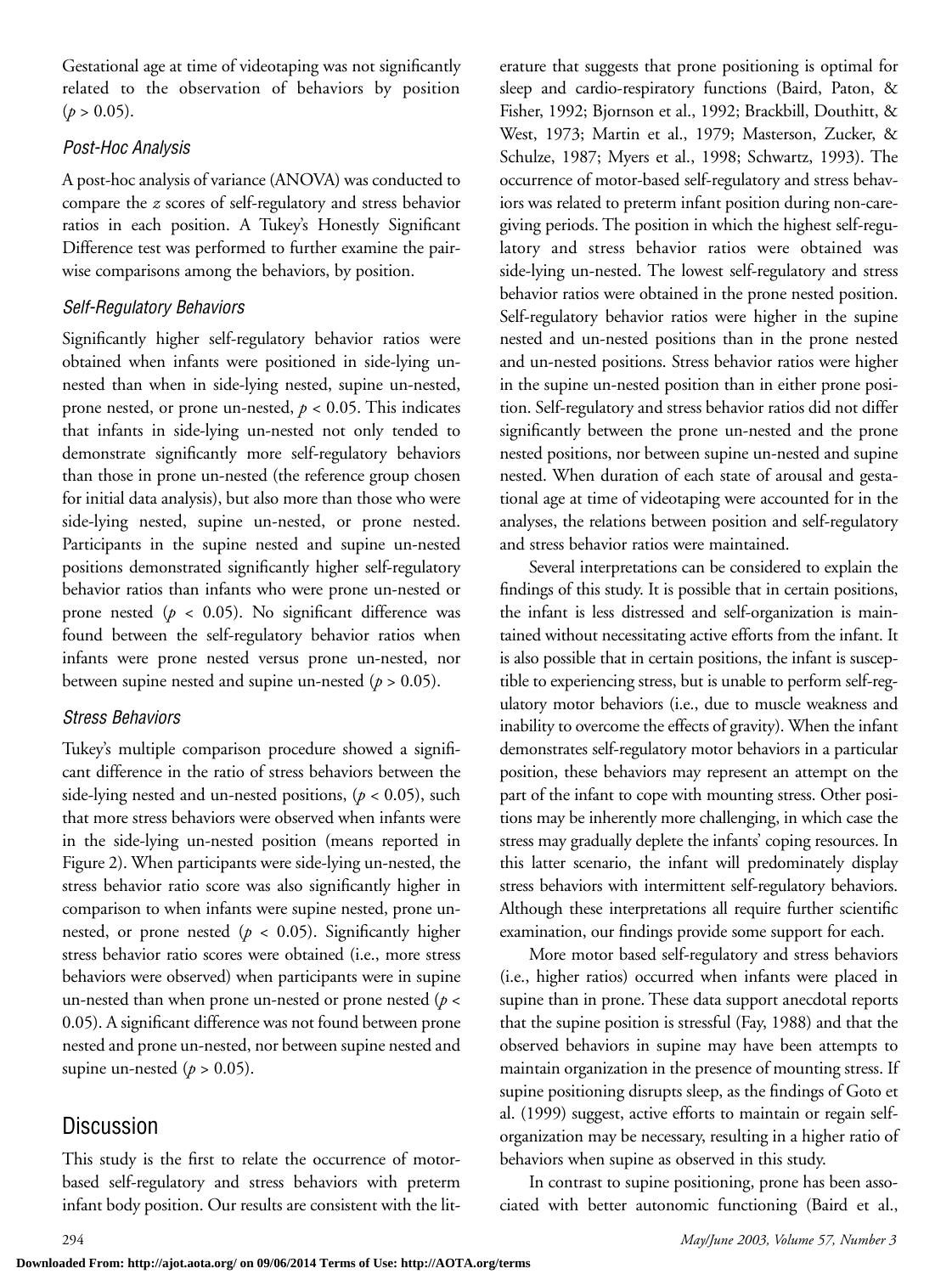1992; Bjornson et al., 1992; Martin et al., 1979; Schwartz, 1993). Improved autonomic control may support more mature motor and self-regulation functions, as proposed by the synactive theory of development (Als, 1982). If prone positioning alone acts as a self-regulation mechanism, infants in prone will experience less stress, and will display fewer stress behaviors. In addition, they may have less need to use motor-based self-regulatory behaviors to soothe themselves, as the infants in our study demonstrated.

It appears that the side-lying un-nested position was the least favorable position for preterm infants with respect to their ability to self-organize by performing motor behaviors. The minimal contact between the body and the supporting surface in side-lying may contribute to postural instability and stress, requiring the use of motor-based selfregulation behaviors to preserve organization, or to display stress behaviors when unable to self-regulate. Further, the side-lying un-nested position offers the least amount of postural support, and therefore may place more physical demands on the preterm infant to maintain a stable position, comfort, and self-organization. In this position, the highest ratio of startles was observed. Conversely, the prone position has been empirically associated with decreased startle responses (Fay, 1988; Vohr, Cashore, & Bigsby, 1999), perhaps because it affords greater contact with the supporting surface and, as a result, greater postural stability.

The differences between positioning with and without nesting were found to be statistically significant only for the side-lying position, with significantly lower behavior ratios occurring when nested compared to when un-nested. Provision of boundaries has been associated with more efficient self-regulation, more physiologic control, better motor organization, and improved neuromuscular development (Neu & Browne, 1997; Short, Brooks-Brunn, Reeves, Yeager, & Thorpe, 1996). Perhaps the boundaries and support provided by nesting in the side-lying position fosters self-regulation through increased postural stability and midline orientation, more stable autonomic functioning, and decreased extraneous movement.

In this study, however, the provision of nesting boundaries did not significantly affect the motor based self-regulatory and stress behavior ratios in either the prone or the supine positions. It is possible that inherent characteristics of the prone and supine positions make them either more or less organizing for preterm infants, regardless of physical boundaries. In prone, even without nesting, the infant can position the extremities in flexion with greater ease. Flexor positioning is considered an important element for self-regulation and autonomic functioning (Als, 1982; Fay, 1988). It is possible that the self-regulatory and stress behavior ratios did not differ when nested or un-nested in prone because of improved autonomic functioning in this position. The similarity in the behavior ratios in prone nested and prone un-nested may have occurred because this position may be inherently soothing.

The pull of gravity on the infants' limbs in the supine position could also interfere with adoption of flexor postures. Although nesting in supine would presumably provide the flexor support that this position otherwise lacks, supine is also associated with more frequent sleep disturbances (Goto et al., 1999). Perhaps the combination of gravitational challenges and disrupted regulation of states of arousal in the supine position overrides any benefit of nesting on the preterm infant's ability to self-regulate. The role of nesting on the self-regulatory abilities of preterm infants (as measured by observable behaviors) requires further study.

The results of this study should be investigated further through the implementation of methods that allow for infants to be randomly assigned to a position, or positioning sequence, with a larger sample, using a software system that has a similar frame-by-frame precision feature as that used for this study. Findings of this study support the consensus in the literature that the prone position is most favorable for improved cardio-respiratory functioning and state of arousal control for hospitalized preterm infants, providing it does not interfere with medical and nursing care. The small sample of stable infants in this study demonstrated the lowest motor based self-regulatory and stress behavior ratios in the prone nested position. Prone un-nested and side-lying nested had the second lowest self-regulatory and stress behavior ratios. The side-lying nested position has not been as extensively studied as other positions, and further study is needed before side-lying with nesting can be recommended as an alternative to prone positioning for sick infants in the NICU.

Until such studies are completed, positioning should be evaluated on an individual basis in order to accommodate the medical and behavioral organizational needs of sick preterm infants. If lower motor based self-regulatory and stress behavior ratios (i.e., observation of fewer motor-based self-regulatory and stress behaviors) are indicative of better overall self-regulatory abilities, our findings suggest that stable preterm infants placed in the prone nested, prone unnested, or side-lying nested positions may be less stressed, and better able to self-regulate than when placed in other positions. This study contributes to the occupational therapy knowledge base of the affordances of different positioning options. Our findings suggest that occupational therapists may facilitate improved ability to self-regulate to benefit infants in the NICU by promoting calm sleep states and conserving energy for growth through positioning recommendations. **▲**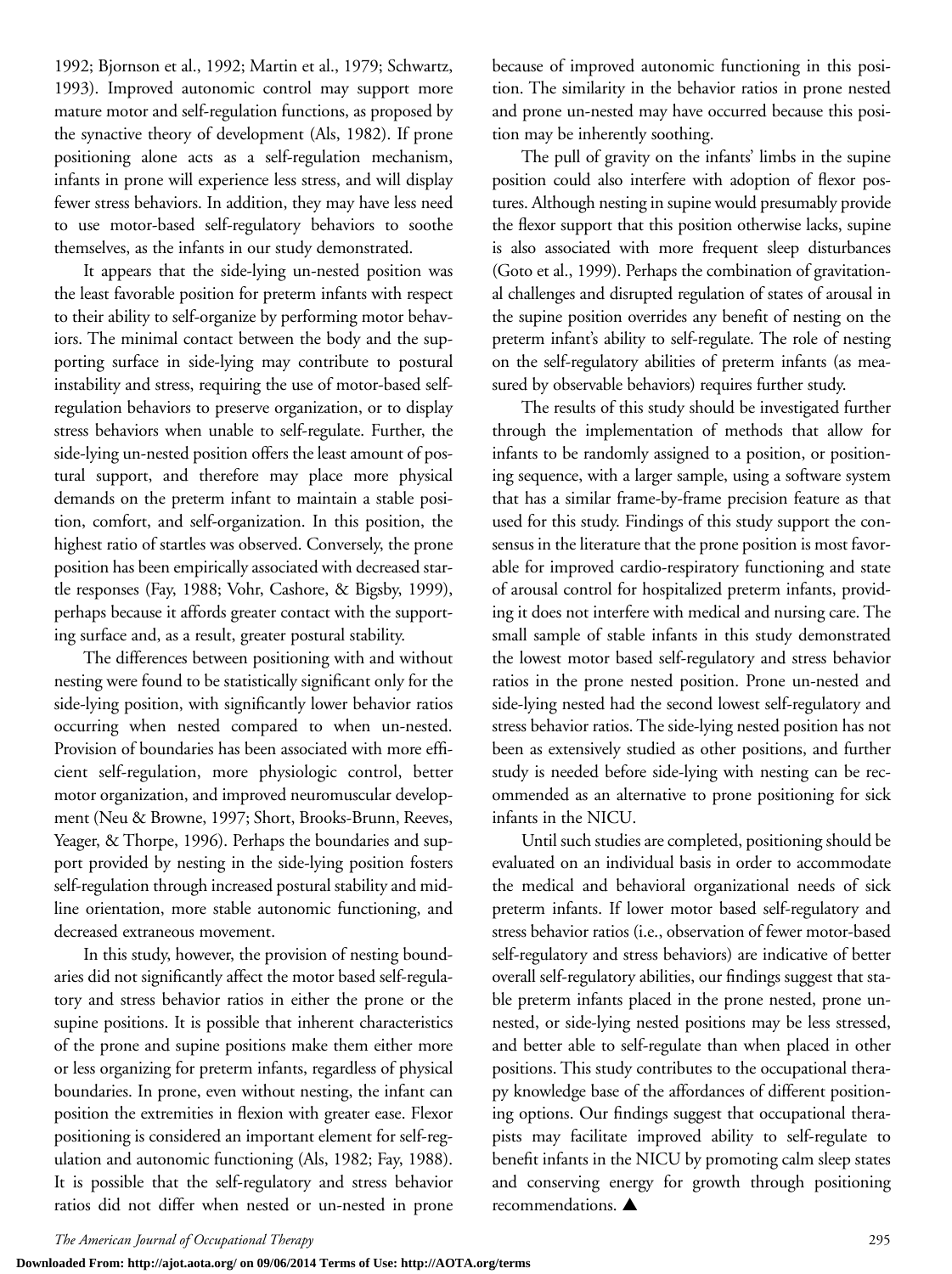### Acknowledgments

We thank Professor Timothy Heeren, School of Public Health, Boston University, and Monica Bocanegra, BS, Infant Development Center, for their statistical and computer programming assistance.

This study was part of a larger descriptive pilot study examining the relation between preterm infant behavior and physiologic reactivity. This article is based on a thesis written by the first author in partial fulfillment of the requirements for the Advanced of Master of Science Degree in Occupational Therapy from Sargent College of Health and Rehabilitation Sciences, Boston University. Results of this study were presented at The Physical and Developmental Environment of the High Risk Infant, 2001, and the Biennial Meeting of the Society of Research in Child Development, 2001.

### References

- Als, H. (1982). Toward a synactive theory of development: Promise for the assessment and support of infant individuality. *Infant Mental Health Journal, 3*(4), 229–243.
- Als, H. (1986). A synactive model of neonatal behavioral organization: Framework for the assessment of neurobehavioral development in the premature infant and for support of infants and parents in the neonatal intensive care environment. In J. K. Sweeney (Ed.), *The high-risk neonate: Developmental therapy perspectives* (pp. 3–55). New York: Haworth.
- Als, H. (1992). Individualized, family-oriented developmental care for the very low-birthweight preterm infant in the NICU. In S. L. Friedman & M. D. Sigman (Eds.), *Advances in applied developmental psychology: The psychological development of low birthweight children* (Vol. 6, pp. 341–388). Norwood, NJ: Ablex.
- Als, H., & Gilkerson, L. (1997). The role of relationship-based developmentally supportive newborn intensive care in strengthening outcome of preterm infants. *Seminars in Perinatology, 21*(3), 178–189.
- Als, H., Lawhon, G., Brown, E., Gibes, R., Duffy, F. H., McAnulty, G., et al. (1986). Individualized behavioral and environmental care for the very low birth weight preterm infant at high risk for bronchopulmonary dysplasia: Neonatal intensive care unit and developmental outcome. *Pediatrics, 78*(6), 1123–1132.
- Als, H., Lawhon, G., Duffy, F. H., McAnulty, G. B., Gibes-Grossman, R., & Blickman, J. G. (1994). Individualized developmental care for the very low-birth-weight preterm infant: Medical and neurofunctional effects. *JAMA, 272*(11), 853–858.
- Als, H., Lester, B. M., & Brazelton, T. B. (1979). Dynamics of the behavioral organization of the premature infant: A theoretical perspective. In T. M. Field (Ed.), *Infants born at risk* (pp. 173–192). New York: SP Medical and Scientific.
- Apgar, V. A. (1953). A proposal for a new method of evaluation of the new born infant. *Anesthesia and Analgesia, 32*, 260–267.
- Baird, T. M., Paton, J. B., & Fisher, D. E. (1992). Improved oxygenation with prone positioning in neonates: Stability of increased transcutaneous PO2. *Neonatal Intensive Care, 5*(4), 43–44, 46.
- Barnard, K. E. (1978). NCAST publications (CDMRC, Res. 110, WJ). Seattle: University of Washington.
- Bigsby, R. (1994). *Motor behaviors as cues to cardiorespiratory reactivity in full-term and preterm infants at three months corrected age.* Unpublished doctoral dissertation, Boston University.
- Bigsby, R. (1998). *Operational definitions for coding self-regulation and stress/withdrawal behaviors.* Unpublished manuscript, Brown University.
- Bigsby, R., Coster, W., Lester, B. M., & Peucker, M. P. (1996). Motor behavioral cues of term and preterm infants at 3 months. *Infant Behavior and Development, 19*, 295–307.
- Bjornson, K. F., Deitz, J. C., Blackburn, S., Billingsley, F., Garcia, J., & Hays, R. (1992). The effect of body position on the oxygen saturation of ventilated preterm infants. *Pediatric Physical Therapy, 4,* 109–115.
- Brackbill, Y., Douthitt, T. C., & West, H. (1973). Psychophysiologic effects in the neonate of prone versus supine placement. *Journal of Pediatrics, 82*(1), 82–84.
- Brazelton, T. B. (1984). *Neonatal Behavioral Assessment Scale.* London: Spastics International Medical Publications.
- Buehler, D. M., Als, H., Duffy, F. H., McAnulty, G. B., & Liederman, J. (1995). Effectiveness of individualized developmental care for low-risk preterm infants: Behavioral and electrophysiologic evidence. *Pediatrics, 96*(5), 923–932.
- Case, J. (1985). Positioning guidelines for the premature infant. *Developmental Disabilities Special Interest Section Newsletter, 8*(3), 1–2.
- Fay, M. J. (1988). The positive effects of positioning. *Neonatal Network, 6*(5), 23–28.
- Fleisher, B. E., VandenBerg, K., Constantinou, J., Heller, C., Benitz, W. E., Johnson, A., et al. (1995). Individualized developmental care for very-low-birth-weight premature infants. *Clinical Pediatrics, 34*, 523–529.
- Goto, K., Mirmiran, M., Adams, M. M., Longford, R. V., Baldwin, R. B., Boeddiker, M. A., et al. (1999). More awakenings and heart rate variability during supine sleep in preterm infants. *Pediatrics, 103*(3), 603–609.
- Hedeker, D., & Gibbons, R.D. (1996). MIXREG: A computer program for mixed-effects regression analysis with autocorrelated errors. *Computer Methods and Programs in Biomedicine, 49*(3), 229–252.
- Lawhon, G., & Melzar, A. (1988). Developmental care of the very low birth weight infant. *Journal of Perinatal and Neonatal Nursing, 2*(1), 56–65.
- Lotas, M. J., & Walden, M. (1996). Individualized developmental care for very low-birth-weight infants: A critical review. *Journal of Obstetric, Gynecologic and Neonatal Nursing, 25*(8), 681–687.
- Lynch, A. Y. (1997). Prone to good positioning? The nursing cost of bad positioning of neonates. *Journal of Neonatal Nursing, 3*(4), 16–20.